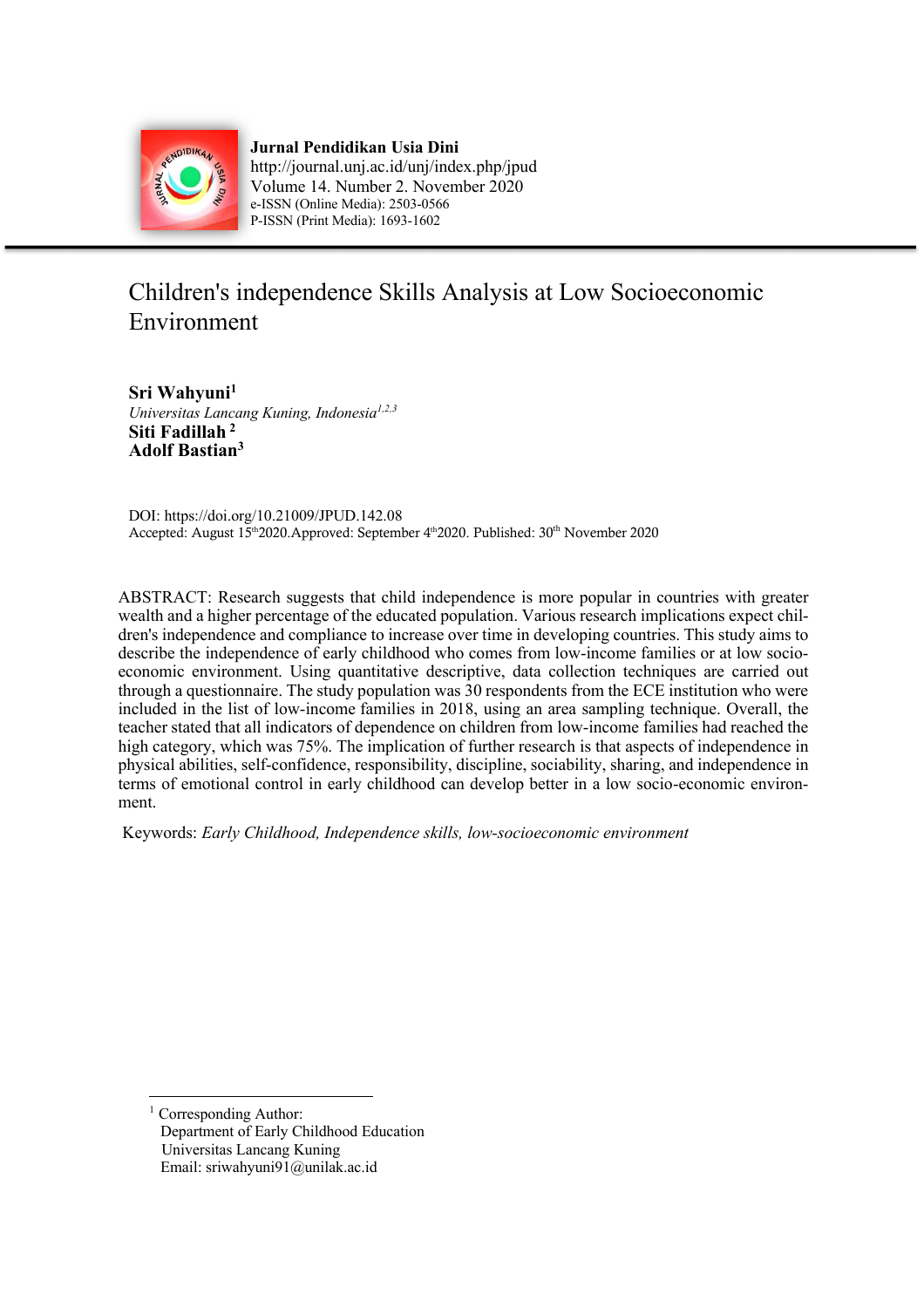# 1 INTRODUCTION

Independence in early childhood when completing self-care routines such as getting ready for school or studying throughout the morning, as well as participating in individual activities for long periods of time, are important life-long impact skills (Jimenez-Gomez et al., 2020). Early year is a very strategic time for development in the aspect of independence in the next age (Havighurst et al., 2010). Independence is one of the items that must be generated by habit, and the presence of parents plays an important role in cultivating the independence of their children because most of the time a child in a day is with his parents, particularly (Amini, 2018). When the environment has an important role in building children's independence, the conditions and roles of various family backgrounds in early childhood education become a question, does the independence of children with low-income and high-income family backgrounds affect this?

Some study showed that there was a link between stunting and social independence deficiency. An earlier research also found that stunted kids had a lower social-emotional score (Nahar et al., 2020). The performance ratio of social independence skills in children who were not stunted had a higher performance ratio compared to stunted children (Meylia et al., 2020). Park and Lau's (2016) study found that child independence was more common for the national level in countries with higher income and a higher percentage of the educated population; personal socio-economic status at the individual level rather than national socio-economic characteristics predicts the priority of individual parents towards the independence of children; higher social class estimates a higher likelihood of superiority. Sometimes the weakness of children's independence arises because parents from low-income groups do not have many opportunities to meet children's needs and often have negative parenting styles. Research shows children who do not have this kind of parenting can develop good self-regulation and independence (Julian et al., 2019).

According to data from the Central Statistics Agency of Pekanbaru City in 2019 (BPS, 2019), the poverty line in the city of Pekanbaru during the period 2001-2010 experienced an increase, namely in 2001 the poor population in Pekanbaru City amounted to 38,200 people until 2010 amounted to 52,700 people. In 2011 the poverty line of Pekanbaru City was recorded at 326,705 or an increase of 6.73% from 2010. Next from the same source the percentage of poor households in the City of Pekanbaru in the almost poor category (potential to be poor) was 51,69%, poor category 3 7, 31 %, and very poor category is 1, 01 % of the total number of poor households in Pekanbaru City. From these data it is clear that the poverty rate in Pekanbaru City is increasing every year. As a result, the dropout rate according to the Central Statistics Agency of Pekanbaru City is increasing. It can be concluded that poverty is one of the obstacles in education.

However, in fact, sometimes there is a phenomenon of the formation of independence in children with low-income families, due to the busyness of parents earning a living forcing children to become more independent in taking care of themselves. Meanwhile, children with high-income families tend to place caregivers around the children and make children less trained in independence. To fill this gap, this study aims to determine the independence of children aged 5-6 years in Riau Province from low-income families. This study determines children's independence through indicators of physical abilities, self-confidence, responsibility, discipline, social, sharing and controlling emotions.

#### 2 THEORITICAL STUDY

The capacity of the child to develop independence, such as eating or cleaning their toys, was social independence (Meylia et al., 2020). Independence skills in children are life skills that need to be instilled from an early age through well-designed programs (Kaya & Deniz, 2020). In terms of social skills, it was found that most preschoolers had adequate cooperation, engagement and independence skills, although few were those with a lack of such skills (Charilaos et al., 2018). Self-regulation refers to the ability to monitor one's own thoughts, reactions, and actions when interacting with internal and external stimuli and rejecting dominant responses to participate in goal-directed behavior, this is related to one's independence (Bridgett et al., 2015).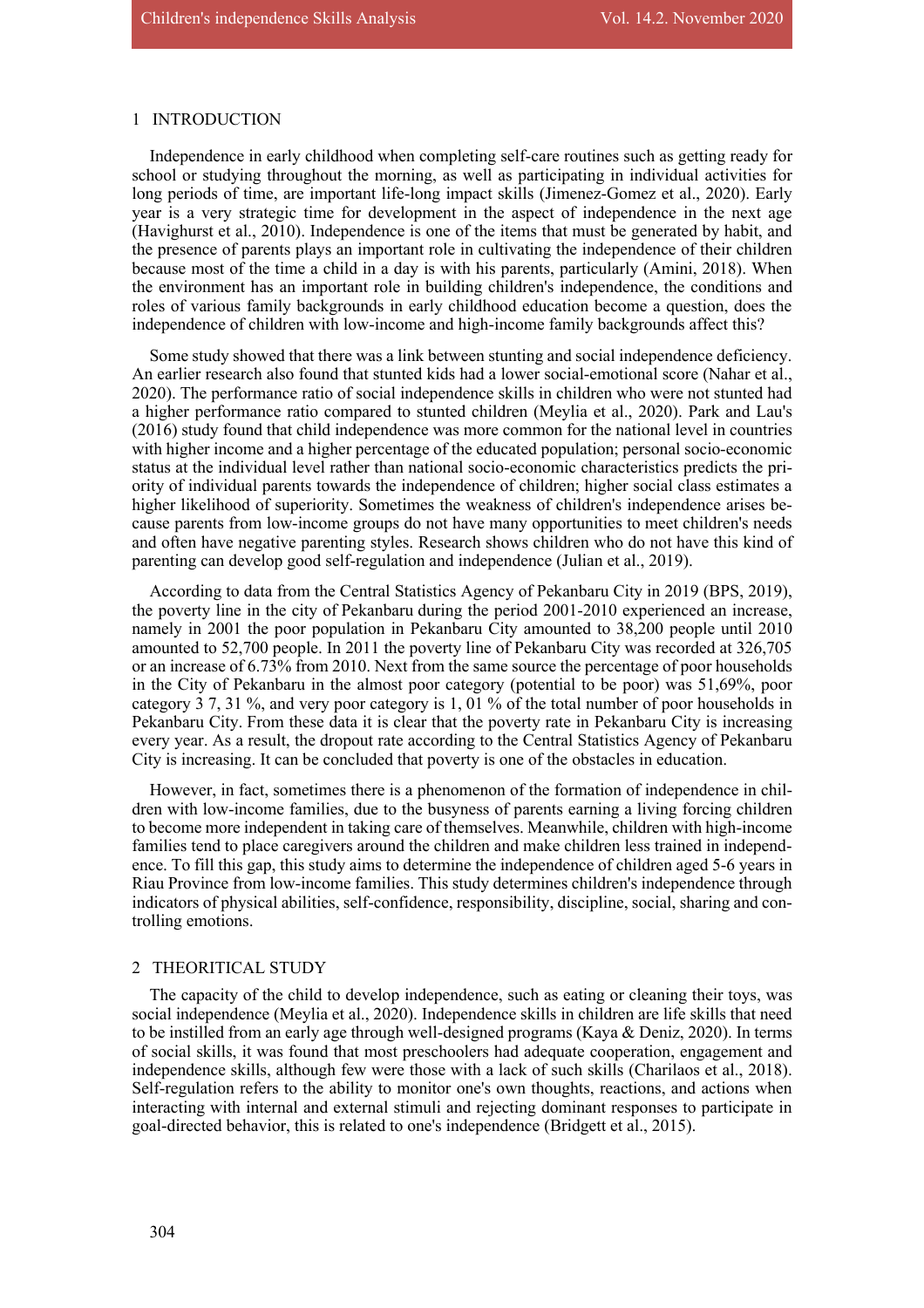This self-regulatory capacity is also associated with several positive children's outcomes simultaneously and longitudinally, including social maturity (Blair & Raver, 2015) school preparation (Eisenberg et al., 2010), independence and positive adaptation (Blair & Diamond, 2008). A study suggests that in preschool children in low-income households, the capacity to self-regulate is correlated with social maturity (Lengua et al., 2015) and early childhood school achievement (Schmitt et al., 2014).

Compared to their wealthier counterparts, children in low-income families are at risk of bad performance in these environments, and one of the hypothesized pathway is self-regulation (Evans & Kim, 2013). It can also be especially relevant for children living in poverty to promote self-regulatory skills early in childhood (Buckner et al., 2009). It is generally understood that parenting shapes the production of self-regulation by young children (Bridgett et al., 2015), but it may also be important to moderate the effect of parenting on self-regulation. Based on the criteria for the poor families by the Pekanbaru city government, family boundaries said to be of low socioeconomic status are those that meet the following criteria: Parent education level: max. High school, Income level: below Pekanbaru city minimum wage (Rp. 2,100,000) and Type of residence: Semi-permanent house, rent, and adjusted to the facts of the field.

#### 3 METHOD

This research is a descriptive study using a quantitative approach. Research is focused on the condition of natural objects, where researchers as a key instrument and emphasize meaning rather than generalization. This research was conducted from January to June 2020 in Kindergarten Negeri 5 and Ikhlas Rumbai Coastal Kindergarten with the characteristics of child respondents who come from marginalized environments. Sampling in this study was carried out using area sampling techniques, through two area determinations, namely suburban and urban areas in Pekanbaru. Respondents are children aged 4-6 years, 12 women and eight men who come from lowincome families. Data collection used a research instrument in the form of a questionnaire, with 30 item questions to reveal the independence of children in 20 selected low-income families. Data collection was carried out in the following stages: Checking the completeness of the data entry instruments received from the research sample, making data processing tables, scoring and counting the number of respondents' answers and entering them into the processing table, and analyzing the data that has been obtained.

The data analysis technique used in this research is descriptive quantitative, this illustrates that the actions taken can lead to improvements, improvements, and changes for the better. The data analysis on the questionnaire was processed using a percentage formula. After the data has been determined the assessment criteria for each data obtained refer to the limitations, the grouping of data processing criteria is as follows (see table 1).

| Percent     | Category  |
|-------------|-----------|
| 81-100%     | Very high |
| $61 - 80\%$ | High      |
| $41 - 60\%$ | Average   |
| $21 - 40\%$ | Low       |
| $0 - 20%$   | Very low  |

Table 1. Variable Data Processing Criteria

The description of the scores in the assessment criteria is very high for the maximum of children's independence and very low for the minimum level of independence of children who come from low-income families.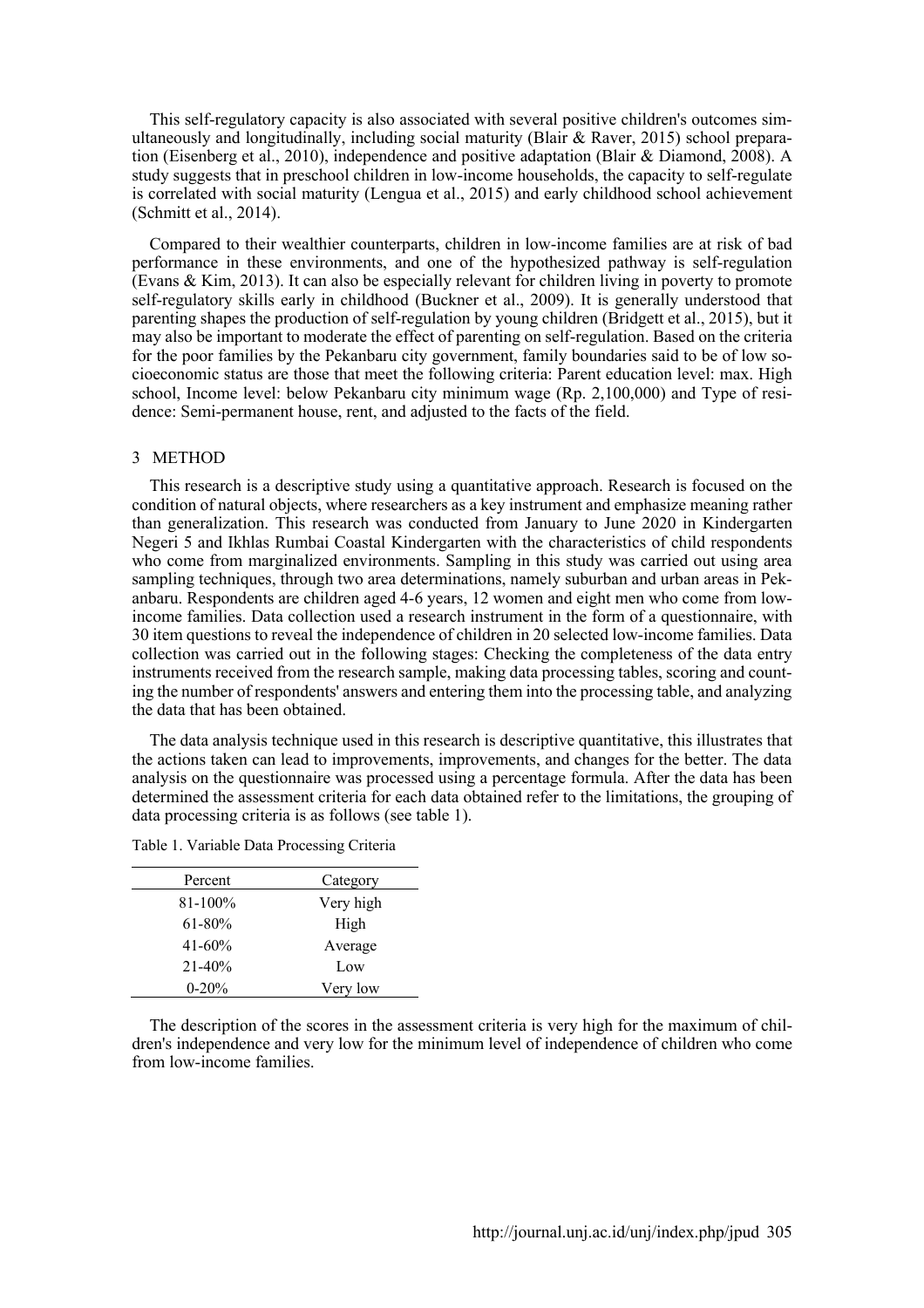# 4 RESULT AND DISCUSSION

# 4.1 *Result*

The following are the results of the description of the condition of the children who were the subjects of the study.





Figure 1. Sex

From the figure 1 there are 60% of girls, 40% of male students with low economic status who come from various kindergarten and ECE institution in Pekanbaru. Based on the results of the questionnaire, it is known that the parents' income from students who are the object of research starts from under Rp.  $1,000,000,00$  to Rp.  $3,000,000.00$ . 8 people have income below 1 millionrupiah, 8 people have income 1-2 million rupiah, and 4 people have income 2-3 million rupiah.



Figure 2. Parents Income

From the figure 2 there are 40% the parents Income who earn below 1 million rupiah, 40% earn 1-2 million rupiah and 20% earn 2-3 million rupiah.

# 4.1.2 *Overview of Research Results*

The study consists of one variable, namely the independence of children aged early from families of low social economic status in the city of Pekanbaru. Based on the data processing that has been done, then the data can be analyzed by the research questions have been raised is how the independence of children aged early from families of low social economic status in the city of Pekanbaru. The description of the results of the study are as follows (see figure 3).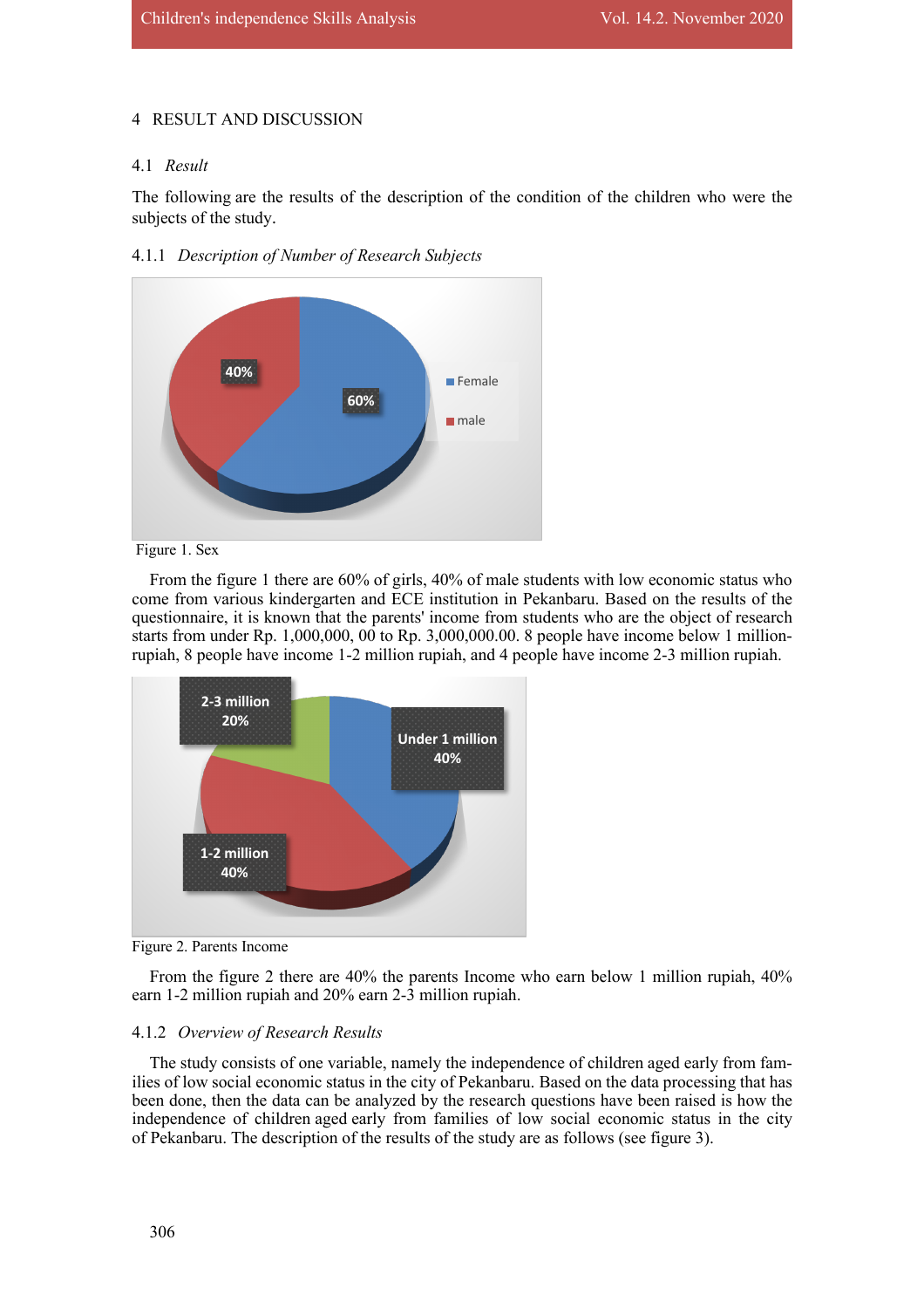

Figure 3. The Independence of Children from Low-Income Families

Overall, from all indicators, the independence of children from poor families is already in the high category, with 75% of teachers saying that children are independent. There are no children who are not independent.



4.1.2.1 Indicators of Independence in the Aspect of Physical Ability

Figure 4. Physical abilities

From the figure 4, it can be seen that most children have high physical abilities which is as much as 45% of teachers say that children can go to the toilet alone, brush their own teeth, and wear shoes and can feed themselves





Figure 5. Self Confidence

From the figure 5, it can be seen that most children (55%) have a value average independence aspect of self-confidence. Children do their own work, dare to ask if they do not understand, are not afraid to go to school alone, and can be left at school.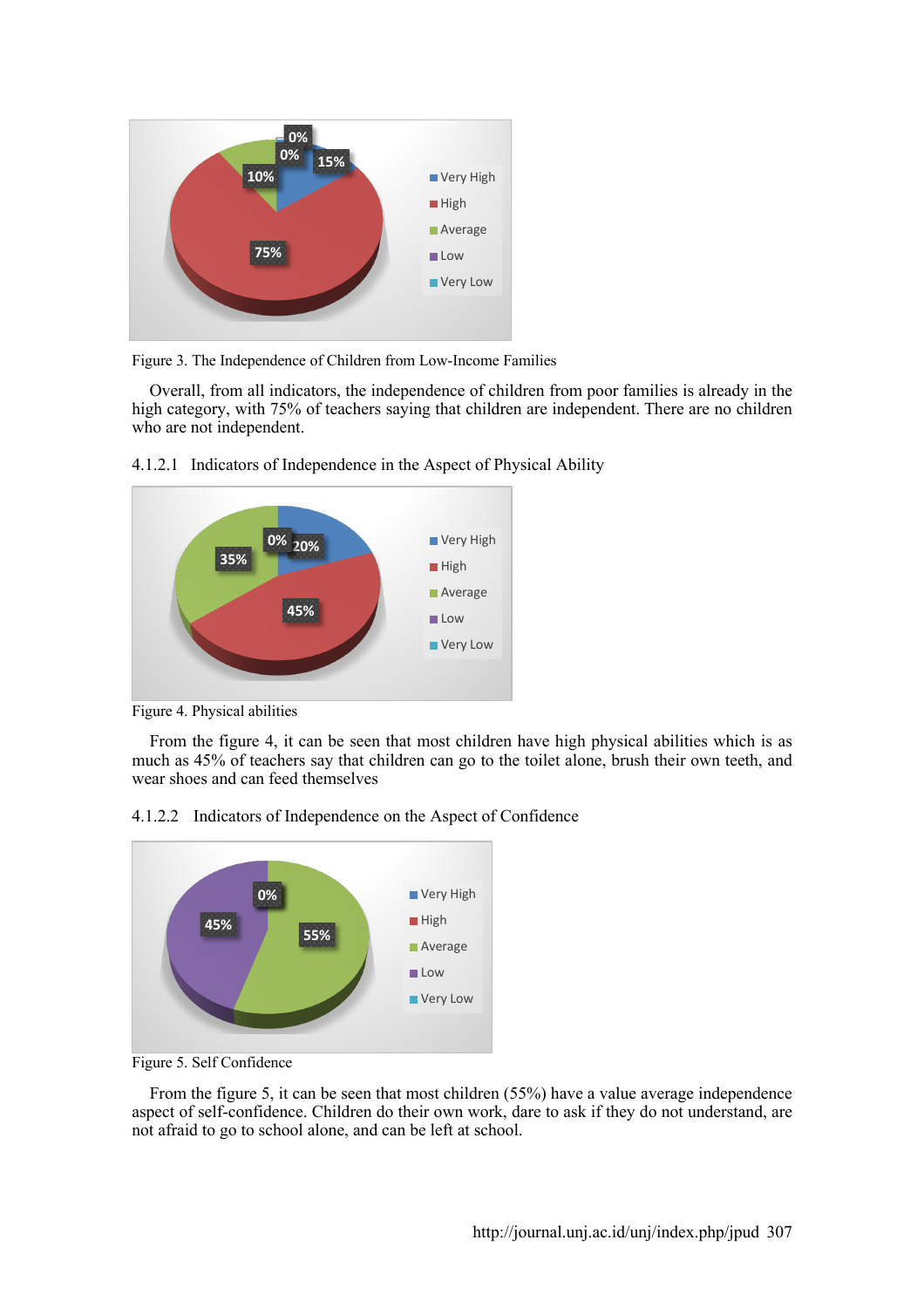#### 4.1.2.3 Indicators of Independence in Responsible Aspects



Figure 6. Responsible Aspects

From the figure 6, it can be seen that most children are already independent in the aspect of responsibility, 32% of children are already in the high category.



4.1.2.4 Indicators of Independence in Disciplinary Aspects

Figure 7. Disciplinary

From the figure 7, it can be seen that 65% have a good habit on disciplinary. Most teachers answer that children do not go to school late, throw trash in their place, obey the rules at school, and always sit neatly when studying.





Figure 8. Social Aspect

From the figure 8, it can be seen that most children already have quite a high degree of independence, most of which are 55% of children in the very high category.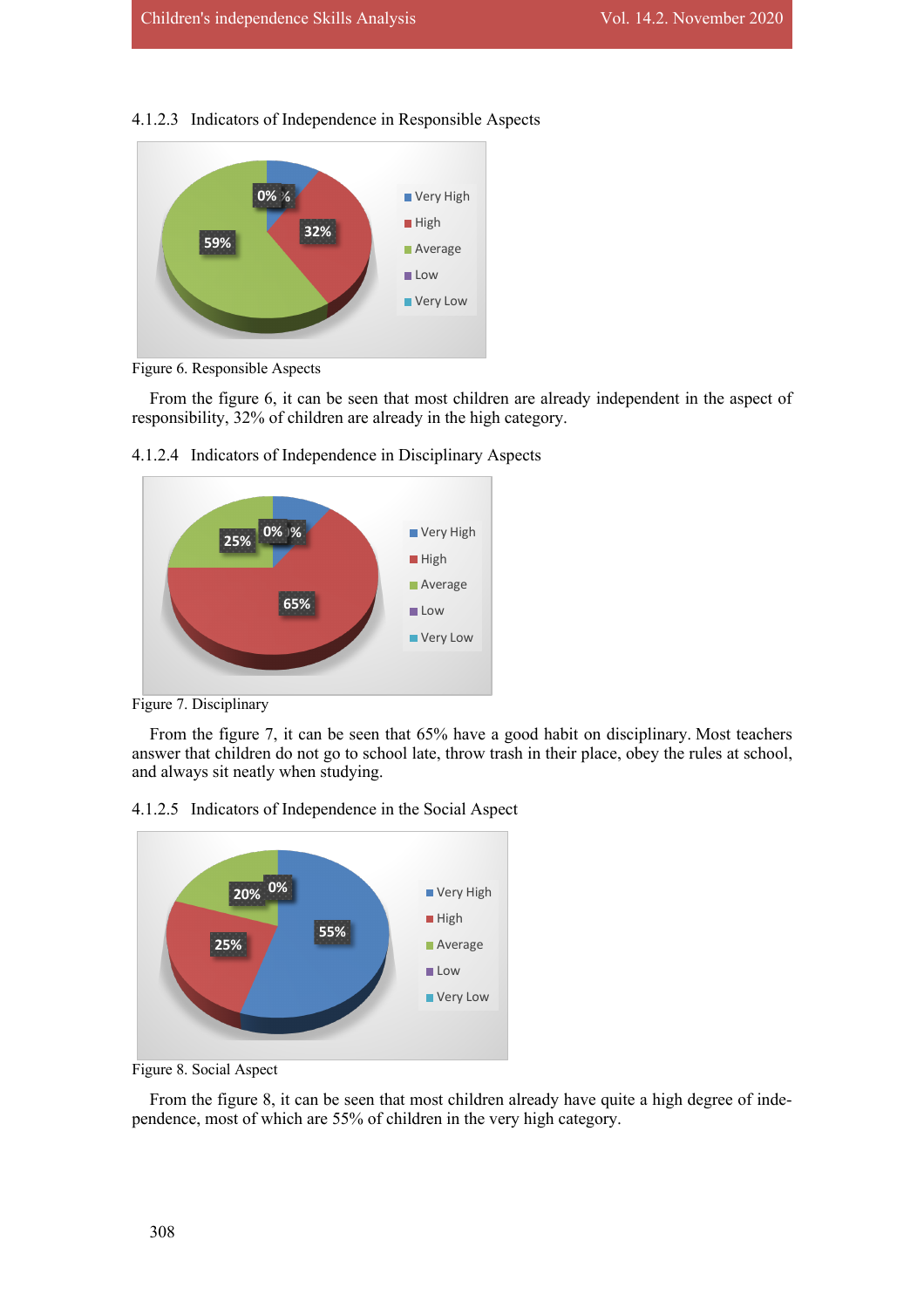

4.1.2.6 Indicators of Independence in Mutual Sharing Aspects

Figure 9. Mutual Sharing

The independence of children in the aspect of sharing is largely already high, 45% of children are already in the very high category.





From the figure 10, it can be seen that most children already have quite a high in controlling emotion aspects, most of which are 60% of children in the very high category.

# 4.2 *Discussion*

Independence of children in aspects of controlling emotions 60% of children are independent and able to control emotions. The teacher says that the child does not shout when scolded, the child does not cry when he wants something, the child does not get angry when his friend mocked and did not shout when disturbed by his friend. Based on research findings show that in general many children are still having difficulty in developing good relationships with others. Emotions and social processes are a series of processes for children to acquire knowledge, attitudes, and skills to recognize and manage their emotions, set and achieve positive goals, show concern and care for others, build and maintain positive relationships, make decisions, take responsibility responsible, and handle interpersonal situations effectively. The facts from the results of the research on high self-reliance in children are related to positive parenting that may occur accidentally due to coercive circumstances. Positive parenting is another fact that relates to essential social skills. Appropriate upbringing and, in particular, greater participation of mothers in family routines has been found to correlate with children's cooperative attitudes, self-control behavior and generally greater social skills. Therefore, the concrete results of Charilaos et al., (2018) research clarify that the understanding of strong emotions and supportive parenting can foster children's independence.

Figure 10. Controlling Emotions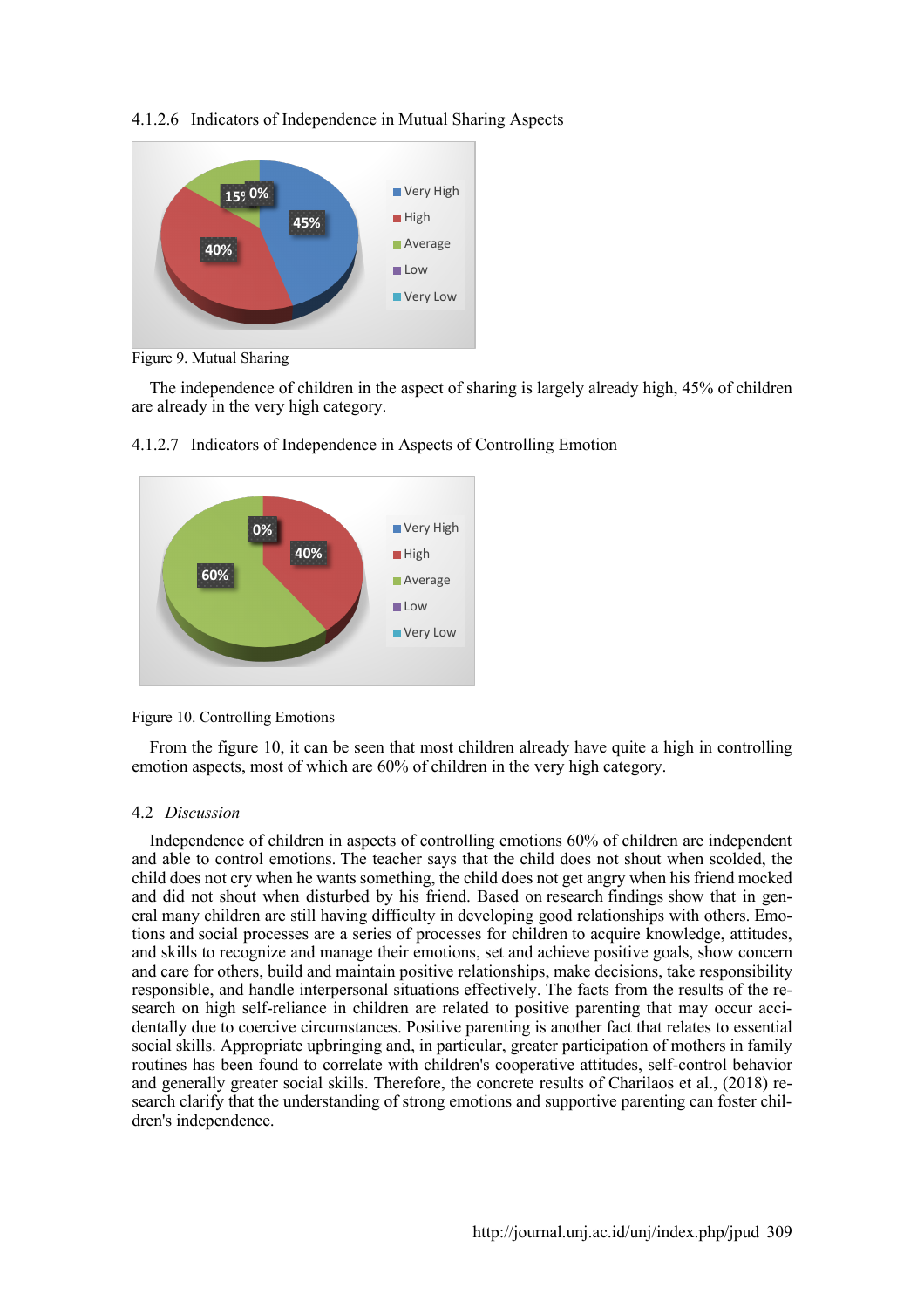This is in line with the results of this study which found only 3% of all child respondents who did not have problems in managing emotions. However, this ability is strongly influenced by the environment, is not permanent, can change at any time. In addition, caregivers or parent help their children successfully deal with negative arousal under challenging circumstances by reading the signals of their children, predicting changes, redirecting focus and/or listening to the needs of their children in a timely way. In the sense of a caregiving partnership, children learn how to exercise these talents. Over time, these interactions of co-regulation help children develop selfdirected mechanisms to control their own thoughts and attitudes while experiencing difficulties (Brophy-Herb et al., 2012).

The findings of the study on independence in disciplinary aspects, in children with low-income families in Pekanbaru, it was found that the children's independence was quite high. This is related to a simple life which forces parents to encourage children to be more independent due to the inability to serve children's needs or not being able to hire caregivers. This is in line with research findings regarding inhibitory control abilities and the abilities to shift focus from the desired object are some of the previously developed self-regulating abilities found in infancy (Cirino et al., 2018). Children whose mothers have a more constructive influence, with positive involvement, instruction, and strengthening children's obedience has a positive impact on parenting with the growth of children's independence, a sense of responsibility, and social skills.

The most important finding is the result of children's independence in sharing with friends. It is quite surprising when this sharing attitude comes from children with low-income families. Logically, children from this environment should have difficulty sharing, because they themselves are always in need. However, field findings suggest different things, these children have quite high independent values in the aspect of sharing. This may grow from imitating the attitudes of adults in their environment. Children's attitude factors are known as factors that can change the way of parenting, which is marked by the character of the child (Ellis et al., 2011). Several studies have shown that the influence of children such as race (Rhoades et al., 2011), moderates the relationship, between parenting and executive activities with respect to executive functions, a construct related to self-regulation (Fay-Stammbach et al., 2014).

#### 5 CONCLUSION

The independence of children from poor families is in the high category, where as many as 75% of teachers stated that the children were independent: (1) most children have high physical abilities which is as much as 45% of teachers say that children can go to the toilet alone, brush their own teeth, and wear shoes and can feed themselves, (2) 55% that most children have a fairly high independence aspect of self-confidence, (3) that most children are already independent in the aspect of responsibility, namely 59%, 32% of children are already in the high category, (4) No child is undisciplined. Most teachers answer that children do not go to school late, throw trash in their place, (5) that most children already have quite a high degree of independence, most of which are 55% of children in the very high category, (6) children in the aspect of sharing is largely already high, 45% of children are already in the very high category, and (7) most children already have quite a high in controlling emotion aspects, most of which are 60% of children in the very high category. The results of this study are expected to become a reference for related parties, especially the world of education to pay attention to children who come from poor families in order to stay in school and maintain their independence.

#### 6 REFERENCES

[BPS] Badan Pusat Statistik. (2019). Berita resmi statistik. *Bps.Go.Id*.

Amini, M. (2018). Parental Involvement in Improving Independence in Early Childhood. *Advances in Social Science, Education and Humanities Research (ASSEHR)*, *169*(Icece 2017), 190–192. https://doi.org/10.2991/icece-17.2018.48

Blair, C., & Diamond, A. (2008). Biological processes in prevention and intervention: The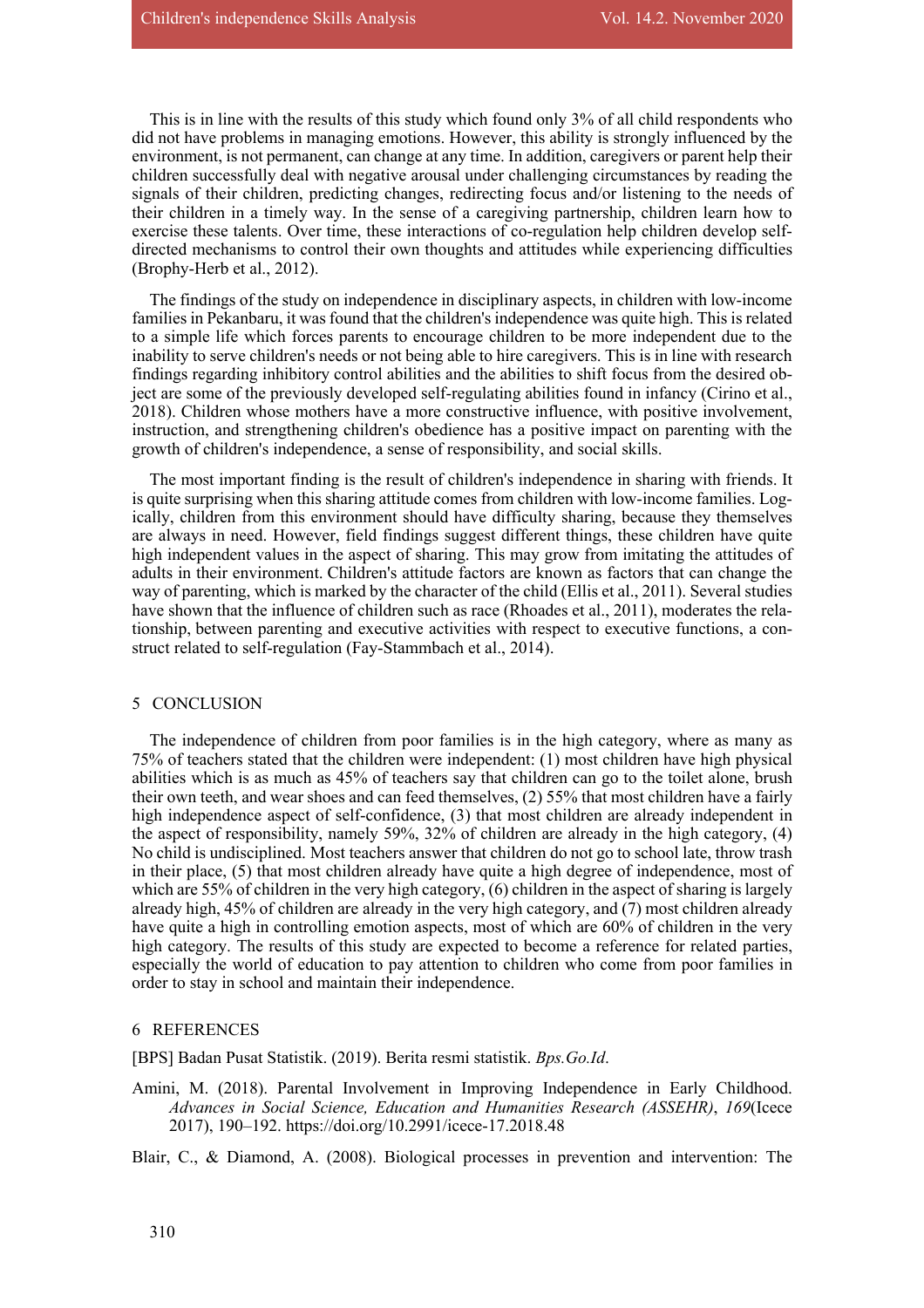promotion of self-regulation as a means of preventing school failure. *Development and Psychopathology*, *20*(3), 899–911. https://doi.org/10.1017/S0954579408000436

- Blair, C., & Raver, C. C. (2015). School Readiness and Self-Regulation: A Developmental Psychobiological Approach. *Annual Reviews Psychology*, *3*(66), 711–731. https://doi.org/10.1146/annurev-psych-010814-015221.School
- Bridgett, D. J., Burt, N. M., Edwards, E. S., & Deater-deckard, K. (2015). Supplemental Material for Intergenerational Transmission of Self-Regulation: A Multidisciplinary Review and Integrative Conceptual Framework. *Psychological Bulletin*, *141*(3), 602–654. https://doi.org/10.1037/a0038662.supp
- Brophy-Herb, H. E., Stansbury, K., Bocknek, E., & Horodynski, M. A. (2012). Modeling maternal emotion-related socialization behaviors in a low-income sample: Relations with toddlers' self-regulation. *Early Childhood Research Quarterly*, *27*(3), 352–364. https://doi.org/10.1016/j.ecresq.2011.11.005
- Buckner, J. C., Mezzacappa, E., & Beardslee, W. R. (2009). Self-Regulation and Its Relations to Adaptive Functioning in Low Income Youths. *American Journal of Orthopsychiatry*, *79*(1), 19–30. https://doi.org/10.1037/a0014796
- Charilaos, Z., Anastasia, C., Artemis, G., & Dimitrios, S. (2018). The Relationship Between Performance of Neuromuscular Junction and Social Skills (Co-Operation, Interaction, Independence). *European Journal of Physical Education and Sport Science*, *4*(12), 1–20. https://doi.org/10.5281/zenodo.1455997
- Cirino, P. T., Miciak, J., Gerst, E., Barnes, M. A., Vaughn, S., Child, A., Huston-Warren, E., Coelho, V., Cadima, J., Pinto, A. I., Guimarães, C., Dark-Freudeman, A., West, R. L., Eisenberg, N., Sulik, M. J., Huh, Y., Reigeluth, C. M., Kim, S., Holloway, S. D., … Cheah, C. S. L. (2018). Attachment and self-regulation. *Personality and Social Psychology Bulletin*, *16*(2), 450–467. https://doi.org/10.1177/0022219415618497
- Eisenberg, N., Valiente, C., & Eggum, N. D. (2010). Self-regulation and school readiness. *Early Education and Development*, *21*(5), 681–698. https://doi.org/10.1080/10409289.2010.497451
- Ellis, B. J., Boyce, W. T., Belsky, J., Bakermans-Kranenburg, M. J., & Van Ijzendoorn, M. H. (2011). Differential susceptibility to the environment: An evolutionaryneurodevelopmental theory. *Development and Psychopathology*, *23*(1), 7–28. https://doi.org/10.1017/S0954579410000611
- Evans, G. W., & Kim, P. (2013). Childhood Poverty, Chronic Stress, Self-Regulation, and Coping. *Child Development Perspectives*, *7*(1), 43–48. https://doi.org/10.1111/cdep.12013
- Fay-Stammbach, T., Hawes, D. J., & Meredith, P. (2014). Parenting Influences on Executive Function in Early Childhood: A Review. *Child Development Perspectives*, *8*(4), 258–264. https://doi.org/10.1111/cdep.12095
- Havighurst, S. S., Wilson, K. R., Harley, A. E., Prior, M. R., & Kehoe, C. (2010). Tuning in to Kids: Improving emotion socialization practices in parents of preschool children-findings from a community trial. *Journal of Child Psychology and Psychiatry and Allied Disciplines*. https://doi.org/10.1111/j.1469-7610.2010.02303.x
- Jimenez-Gomez, C., Haggerty, K., & Topçuoǧlu, B. (2020). Wearable activity schedules to promote independence in young children. *Journal of Applied Behavior Analysis*, *9999*(9999), 1–20. https://doi.org/10.1002/jaba.756
- Julian, M. M., Leung, C. Y. Y., Rosenblum, K. L., LeBourgeois, M. K., Lumeng, J. C., Kaciroti, N., & Miller, A. L. (2019). Parenting and Toddler Self-Regulation in Low-Income Families: What Does Sleep Have to do with it? *Infant Ment Health J.*, *40*(4), 479–495. https://doi.org/doi:10.1002/imhj.21783